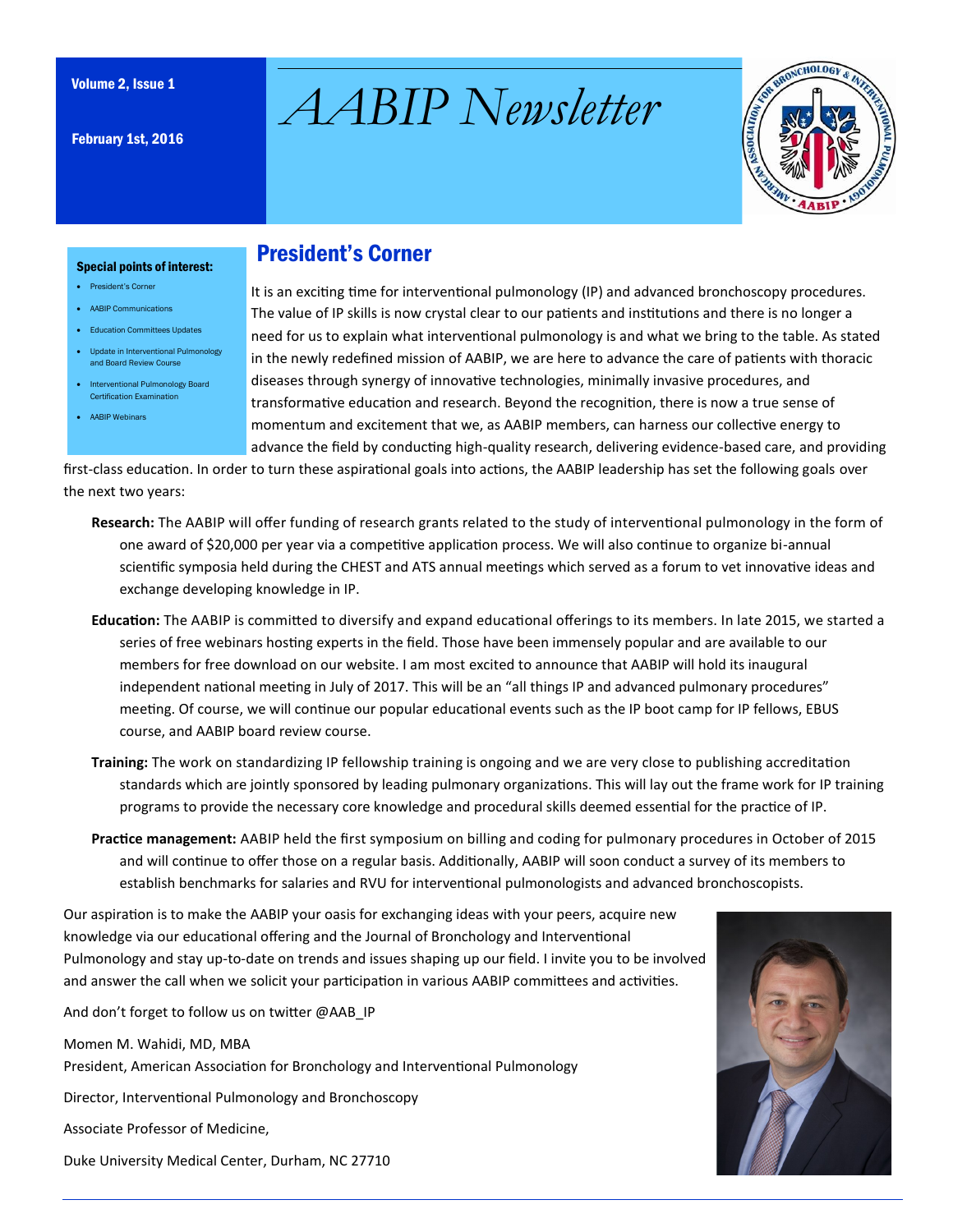#### AABIP Communications

#### **AABIP Communication regarding EBUS CPT code changes and work RVUs**

The AABIP intends to keep its members informed about the changes in CPT codes that are directly relevant to the practice of bronchoscopy and interventional Pulmonology. In these regards, the  $1<sup>st</sup>$  communication was sent out to our members on January 9<sup>th</sup> 2016 to keep the members informed about the EBUS code changes effective January 1<sup>st</sup> 2016. Dr. Thomas Gildea, Mrs. Kim D French, Drs. Kevin Kovitz and Momen Wahidi very eloquently summarized the changes and provide case-based scenarios to assist us better understand how we apply the new codes in our practice.

The goal of these new codes was to capture the changes in clinical practice and better describe the work of EBUS as it is used clinically. The original 31620 code was an add-on code, but the new linear EBUS codes (31652 and 31653) incorporate the TBNA code (31629) so it will no longer be appropriate to code the TBNA unless it is being used in a different type of procedure with an appropriate modifier. The use of 31652 *AND* 36153 is mutually exclusive noting that each code is differentiated by the work associated with doing 2 or less or greater than 2 lymph node stations or mediastinal structures. Also, the language is now more appropriate in that, in prior years, the TBNA locations were based on lobes and not lymph node stations. In the prior coding years, an EBUS TBNA of 2R, 4R and 11R would all be considered RUL but now would be coded for 3 different stations. The new peripheral EBUS code 31654 is an add-on code. It should be used for peripheral EBUS and must be used with other bronchoscopy biopsy codes; it may be used with the code for navigational bronchoscopy, 31627, when appropriate. The new codes are summarized below:

| 2015<br><b>Codes</b>    | <b>Description</b>                                                                                                                                                                                                             | <b>Work</b><br><b>RVU</b> |
|-------------------------|--------------------------------------------------------------------------------------------------------------------------------------------------------------------------------------------------------------------------------|---------------------------|
| 31620<br><b>Deleted</b> | Endobronchial ultrasound (EBUS) during bronchoscopic diagnostic or therapeutic interven-<br>tion(s) (List separately in addition to code for primary procedure[s])                                                             | 1.40                      |
| 31629                   | Bronchoscopy, rigid or flexible, including fluoroscopic guidance, when performed; with trans-<br>bronchial needle aspiration biopsy(s), trachea, main stem and/or lobar bronchus(i)                                            | 4.09                      |
| 31633                   | Bronchoscopy, rigid or flexible, including fluoroscopic guidance, when performed; with trans-<br>bronchial needle aspiration biopsy(s), each additional lobe (List separately in addition to code<br>for primary procedure)    | 1.32                      |
|                         |                                                                                                                                                                                                                                |                           |
| 2016<br><b>Codes</b>    | Description                                                                                                                                                                                                                    | Work<br><b>RVU</b>        |
| 31652<br><b>NEW</b>     | Bronchoscopy with endobronchial ultrasound (EBUS) guided transtracheal and/or transbron-<br>chial sampling (eg, aspiration[s]/biopsy[ies]), one or two mediastinal and/or hilar lymph node<br>stations or structures           | 4.71                      |
| 31653<br><b>NEW</b>     | Bronchoscopy with endobronchial ultrasound (EBUS) guided transtracheal and/or transbron-<br>chial sampling (eg, aspiration[s]/biopsy[ies]), 3 or more mediastinal and/or hilar lymph node<br>stations or structures            | 5.21                      |
| 31654<br><b>NEW</b>     | Bronchoscopy with transendoscopic endobronchial ultrasound (EBUS) during bronchoscopic<br>diagnostic or therapeutic intervention(s) for peripheral lesion(s) (List separately in addition to<br>code for primary procedure[s]) | 1.40                      |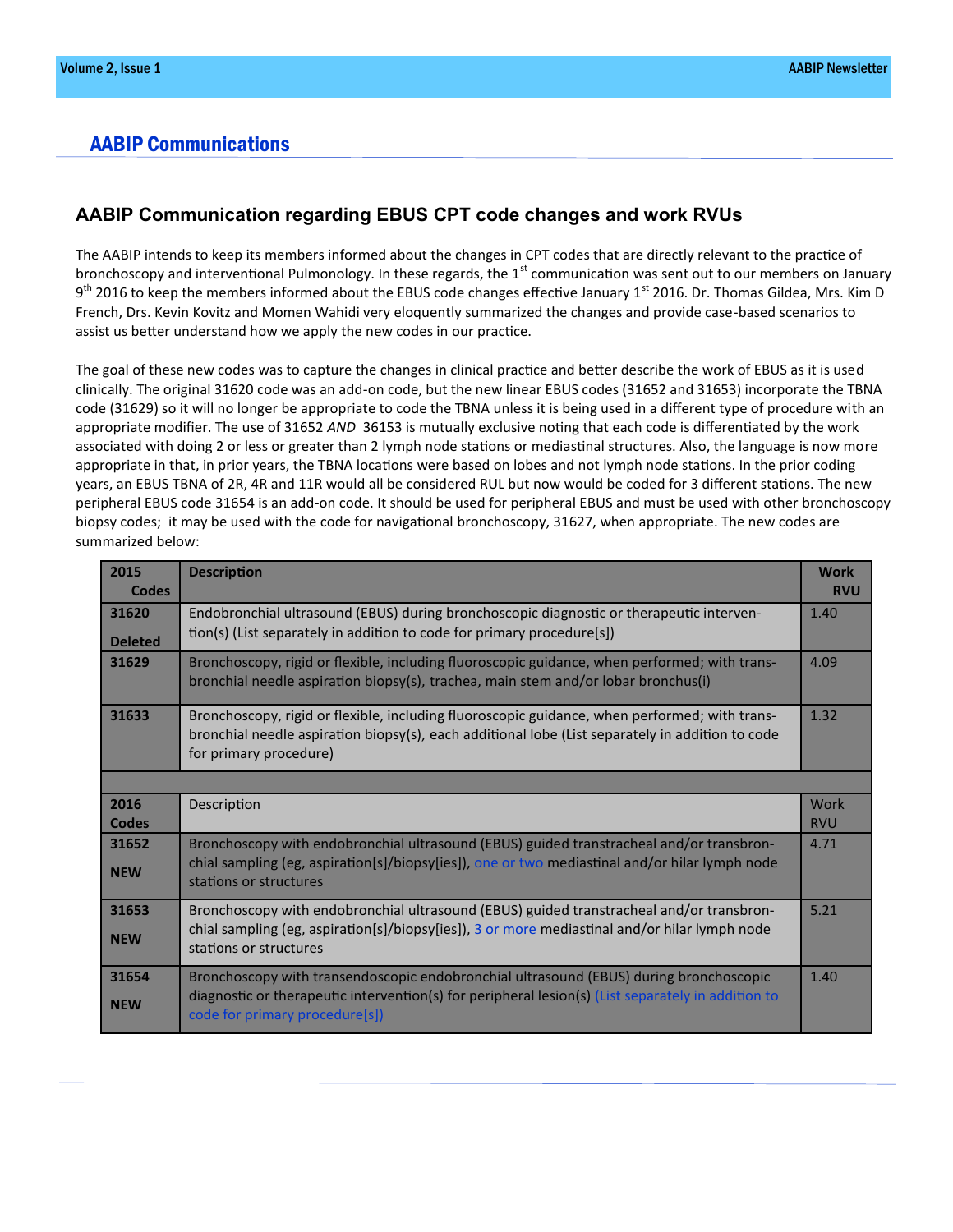**"If you want to go fast, go alone.** 



## **AABIP Education Committee**

**Updates**

**If you want to go far, go together"** 

#### **African Proverb**

Dr. Georgie

Eapen, of MD Anderson Cancer Center in Houston is the current chair of the Education Committee (formerly known as the Program and Education Committee). The other members of the education committee are Drs. Roberto Casal, David Hsia, Samir Makani and Russell Miller. Dr. Eapen has summarized the vision, mission, composition, goals and activities of this committee for the years to come. Given AABIP's dedication to authentic and learner-centered education, we thought it would be relevant for our members to know the details of this committee's ongoing activities.

**Vision**: The AABIP will be the preeminent authority on Interventional Pulmonology and pulmonary procedural education. **Mission**: To provide a forum for the development and implementation of innovative strategies to create, maintain, disseminate and propagate state of the art, clinically relevant and technically demanding educational content that will provide meaningful value to our members, trainees, allied health professionals and the general public at large.

**Composition**: The Education committee (is a standing committee of the AABIP. As per AABIP bylaws, the chair and committee members of the AABIP Education Committee are appointed by the President following inauguration.

Term of office for all is for 1 year, renewable by the President at the recommendation of the current Committee Chair on an annual basis, not to exceed a maximum of 3 consecutive full terms of service. The committee shall consist of five Voting Active Members including three members from the Board of Directors, one from the General Membership, and one current Interventional Pulmonology Fellow. Based on performance as assessed by the Committee Chair, the IP Fellow member will be expected to assume the position of the General Member on the Committee the following year.

**Responsibilities**: The Education Committee is charged with oversight and responsibility for the following areas:

1. The annual AABIP PG Course at CHEST.

2. Exploring the possibility of instituting a similar AABIP sponsored PG course at ATS.

3. Content and format of the annual AABIP Board Review and Update Course.

4. Content and format of the annual IP fellows boot camp course

5. Content and format of the planned AABIP meeting in 2017 6. Creation of AABIP sponsored

symposia and webinars

7. Creation of a SEEK style board review question bank

8. Creation of an allied health professional training curriculum

9. Creation of fundamentals of clinical research training curriculum. 10. Creation of a graduating IP fellow toolkit.

11. All additional educational needs yet to be identified.

#### **Basic Principles:**

1. Educational program topics will be related directly to the practice of Interventional Pulmonology.

2. The proposed content will be evidence based and scientifically sound.

3. There will be no evidence of systematic intellectual or commercial bias.

#### **Process**:

Committee members will be individually charged with specific projects. Each committee member is given the autonomy to form ad hoc task forces to carry out the assigned missions. Clear expectations will be provided and include the measurable desired outcomes and timeline. Failure to meet the expectations will be grounds for termination from committee membership. An annual report will be provide to the AABIP BOD that outlines the goals for the year and the results achieved. All members of any ad hoc task force will be identified on the committee report and a letter issued that confirms such participation.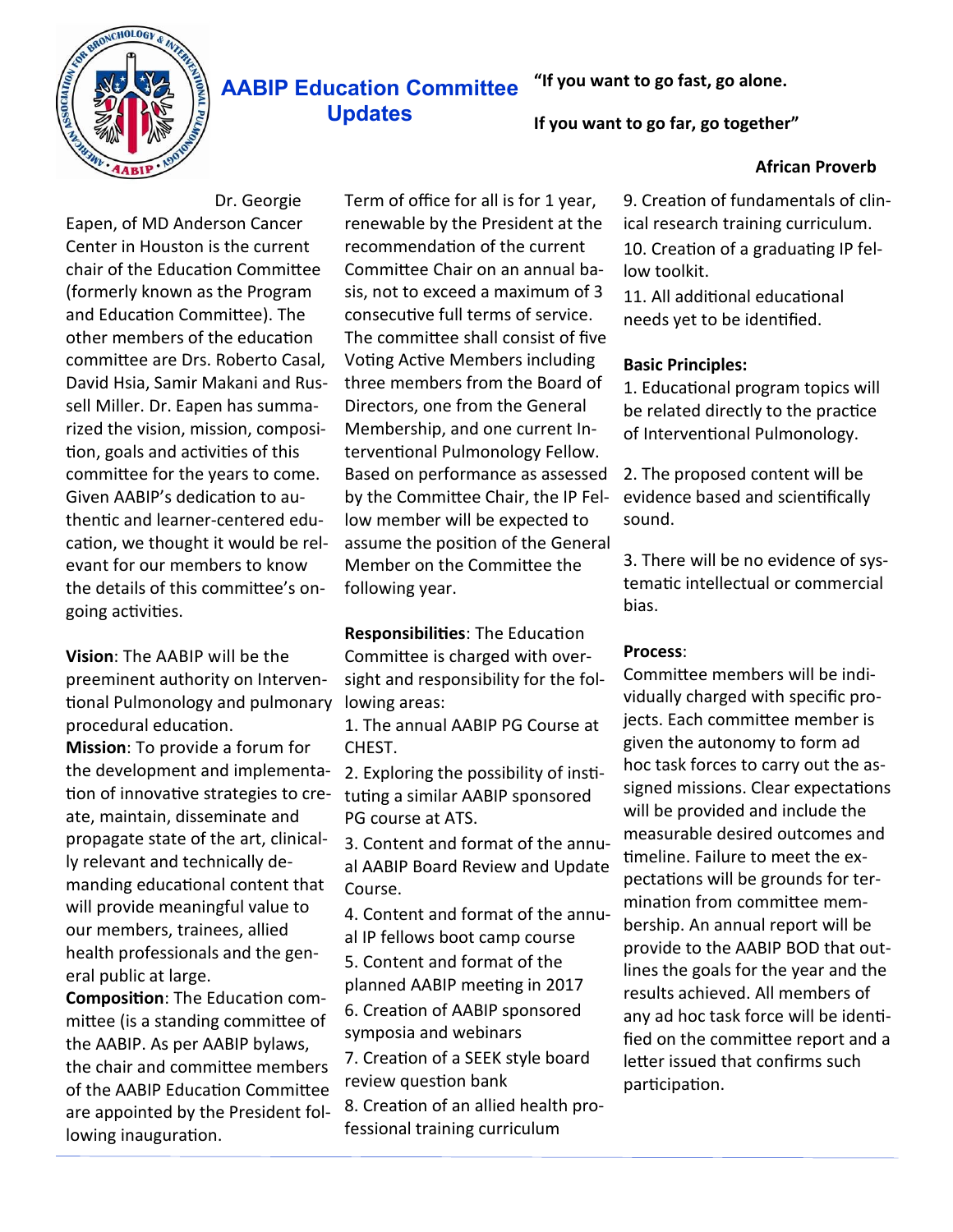#### **Update in Interventional Pulmonology and Board Review Course**

The **"**Update in Interventional Pulmonology and Board Review Course," was held on Friday, October  $23<sup>rd</sup>$ , 2015 at the Centre de Recherché du Centre Hospitalier de l'Université de Montréal (Montréal, Canada). This course was very well attended (66 participants; the room was packed!!) and extremely well received by the participants. It provided a comprehensive review of topics within the field of IP, in a Q and A

#### **AABIP Webinars**

format, and was designed for those intending to take the Board Examination or to improve their cognitive knowledge on interventional pulmonology.

The next course will take place at the CHEST 2016 annual meeting in Los Angeles. Further details on the exact date and venue will be soon available on our website.

For those interested in purchasing the lectures (in a pdf format), please click on the link:

[http://aabronchology.org/](http://aabronchology.org/education/courses/interventional-pulmonary-update-and-board-review-course-2015/)

### **Interventional Pulmonology Board Certification Examination**

The last year's exam took place on December 4<sup>th</sup> 2015. Sixty-five people took the examination and 54 passed it.

We remind our members that after 2017, only graduates of AABIP accredited Interventional Pulmonology Programs will be eligible to take the Board Certification Examination. Details regarding the IP fellowship accreditation process will be released in a future document.

Details regarding the 2016 examination will be posted soon on the AABIP website. Meanwhile, for those interested, full eligibility requirements and instructions are available at: **[http://](http://aabronchology.org/education/board-certification/) [aabronchology.org/education/](http://aabronchology.org/education/board-certification/)**

The AABIP webinars are recorded and are available

to members free of charge on our website at: [http://aabronchology.org/education/webinars/.](http://aabronchology.org/education/webinars/) Dr. Momen Wahidi, who initiated this project, and serves as the moderator, plans on organizing the webinars bimonthly and maybe monthly in the future. The first two AABIP webinars were very successful! Dr. Kazu Yasufuku of University of Toronto was the speaker on the  $1<sup>st</sup>$  webinar (August 2015). The topic discussed was "Tips to improve e your yield with EBUS-TBNA". The 2<sup>nd</sup> webinar juts took place on January 28<sup>th</sup> 2016. The topic presented by Dr. Alex Chen of Washington University in St Louis was "Practical tips to optimize your Radial EBUS Sampling of The Peripheral Lung Nodule". After a 30 minutes- lecture summarizing the evidence and technical aspects of radial EBUS-guided bronchoscopy, participants engaged in a meaningful dialogue pertinent to technical tips on how to improve the diagnostic yield of this procedure for peripheral pulmonary nodules. We thank Dr. Chen for volunteering his time and sharing his expertise and Mrs. Clare Bradford for helping arrange these successful webinars! Future webinar topics include: Navigation Bronchoscopy; Bronchial Thermoplasty; Airway stenting; Ablative modalities in the airways; Tunneled pleural catheters

We invite our members to suggest other topics that may be relevant for the IP practice in US and abroad.

**For other upcoming courses and meetings, please visit us at:**

**aabronchology.org/education/**